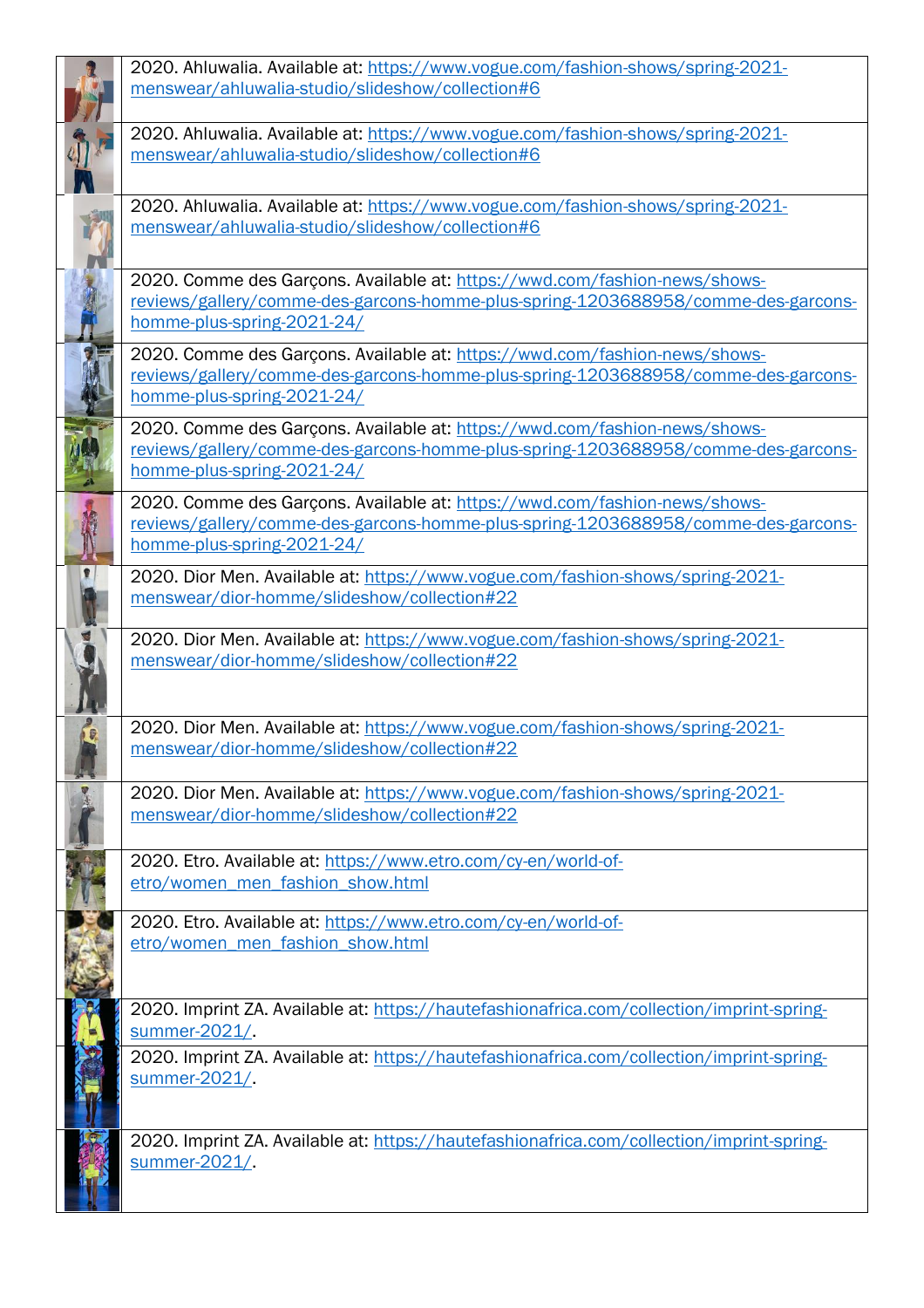| 2020. Jil Sander. Available at: https://wwd.com/fashion-news/shows-reviews/gallery/jil-  |
|------------------------------------------------------------------------------------------|
| sander-mens-spring-1203678311/jil-sander-mens-spring-2021-14/                            |
|                                                                                          |
| 2020. Jil Sander. Available at: https://wwd.com/fashion-news/shows-reviews/gallery/jil-  |
| sander-mens-spring-1203678311/jil-sander-mens-spring-2021-14/                            |
|                                                                                          |
| 2020. Jil Sander. Available at: https://wwd.com/fashion-news/shows-reviews/gallery/jil-  |
| sander-mens-spring-1203678311/jil-sander-mens-spring-2021-14/                            |
|                                                                                          |
|                                                                                          |
| 2020. Jil Sander. Available at: https://wwd.com/fashion-news/shows-reviews/gallery/jil-  |
| sander-mens-spring-1203678311/jil-sander-mens-spring-2021-14/                            |
|                                                                                          |
|                                                                                          |
| 2020. Lukhanyo Mdingi. Available at:                                                     |
| https://shop.thefashionagent.co.za/collections/lukhanyo-mdingi-ss21-relic-               |
| collection?page=2                                                                        |
|                                                                                          |
| 2020. Lukhanyo Mdingi. Available at:                                                     |
| https://shop.thefashionagent.co.za/collections/lukhanyo-mdingi-ss21-relic-               |
| collection?page=2                                                                        |
| 2020. Lukhanyo Mdingi. Available at:                                                     |
| https://shop.thefashionagent.co.za/collections/lukhanyo-mdingi-ss21-relic-               |
| collection?page=2                                                                        |
|                                                                                          |
| 2020. Neil Barrett. Available at: https://www.vogue.com/fashion-shows/spring-2021-ready- |
| to-wear/neil-barrett                                                                     |
|                                                                                          |
| 2020. Neil Barrett. Available at: https://www.vogue.com/fashion-shows/spring-2021-ready- |
| to-wear/neil-barrett                                                                     |
|                                                                                          |
|                                                                                          |
| 2020. Neil Barrett. Available at: https://www.vogue.com/fashion-shows/spring-2021-ready- |
| to-wear/neil-barrett                                                                     |
|                                                                                          |
| 2020. Neil Barrett. Available at: https://www.vogue.com/fashion-shows/spring-2021-ready- |
| to-wear/neil-barrett                                                                     |
|                                                                                          |
|                                                                                          |
| 2020. Orange Culture. Available at: https://www.thefolklore.com/blogs/editorial/orange-  |
| culture-spring-summer-2021-collection-milan-fashion-week                                 |
|                                                                                          |
|                                                                                          |
| 2020. Orange Culture. Available at: https://www.thefolklore.com/blogs/editorial/orange-  |
| culture-spring-summer-2021-collection-milan-fashion-week                                 |
|                                                                                          |
| 2020. Orange Culture. Available at: https://www.thefolklore.com/blogs/editorial/orange-  |
| culture-spring-summer-2021-collection-milan-fashion-week                                 |
|                                                                                          |
|                                                                                          |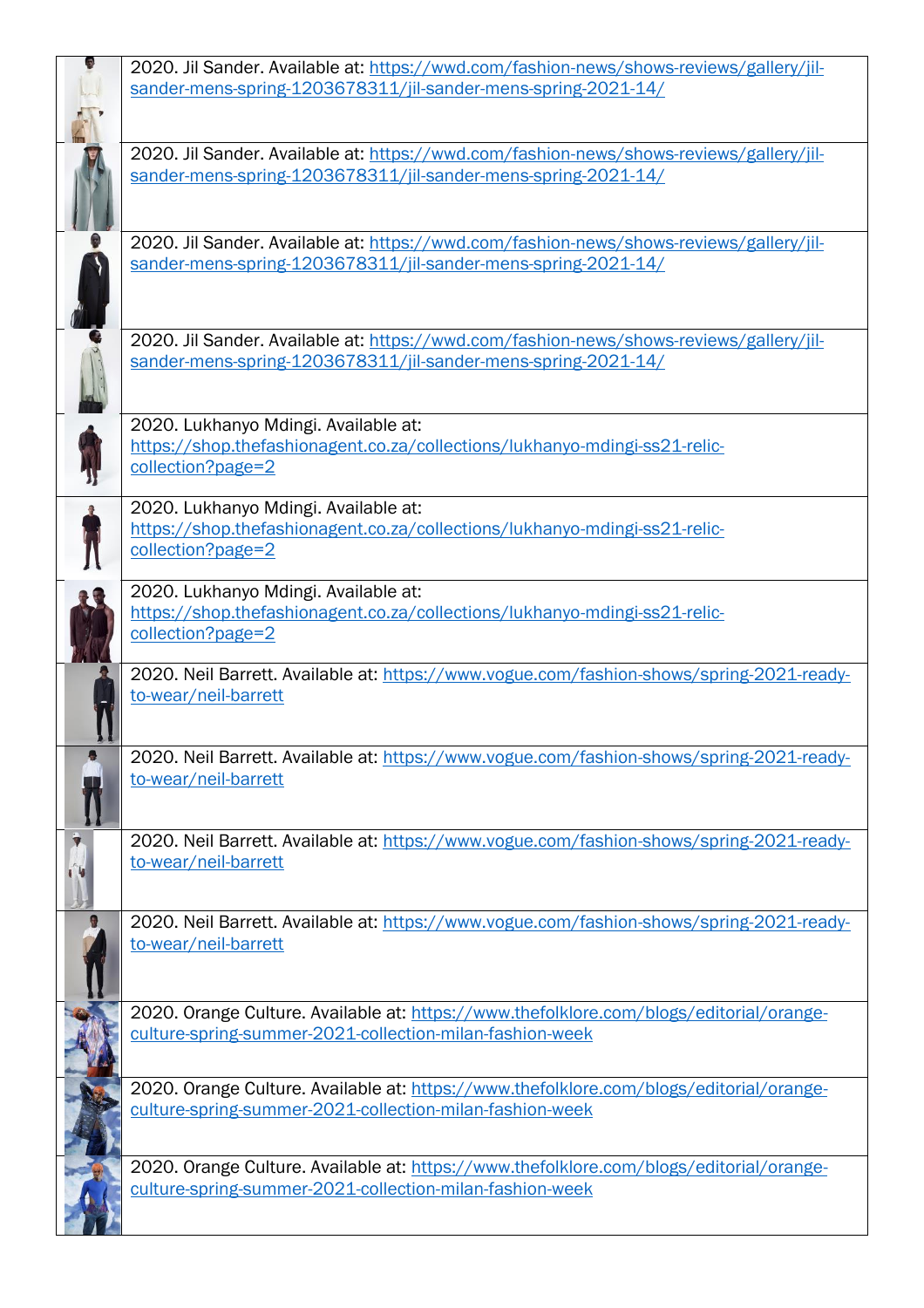| 2020. Per Götesson. Available at: https://www.vogue.com/fashion-shows/spring-2021- |
|------------------------------------------------------------------------------------|
| menswear/per-gotesson/slideshow/collection#3                                       |
|                                                                                    |
| 2020. Per Götesson. Available at: https://www.vogue.com/fashion-shows/spring-2021- |
| menswear/per-gotesson/slideshow/collection#3                                       |
|                                                                                    |
| 2020. Per Götesson. Available at: https://www.vogue.com/fashion-shows/spring-2021- |
| menswear/per-gotesson/slideshow/collection#3                                       |
| 2020. Reese Cooper. Available at: www.vogue.com/fashion-shows/spring-2021-         |
| menswear/reese-cooper/slideshow/collection#22                                      |
| 2020. Reese Cooper. Available at: www.vogue.com/fashion-shows/spring-2021-         |
| menswear/reese-cooper/slideshow/collection#22                                      |
|                                                                                    |
| 2020. Reese Cooper. Available at: www.vogue.com/fashion-shows/spring-2021-         |
| menswear/reese-cooper/slideshow/collection#22                                      |
|                                                                                    |
| 2020. Rich Mnisi. Available at: https://www.richmnisi.com/lookbook-2               |
|                                                                                    |
|                                                                                    |
| 2020. Rich Mnisi. Available at: https://www.richmnisi.com/lookbook-2               |
|                                                                                    |
|                                                                                    |
| 2020. Rich Mnisi. Available at: https://www.richmnisi.com/lookbook-2               |
|                                                                                    |
| 2020. Rich Mnisi. Available at: https://www.richmnisi.com/lookbook-2               |
|                                                                                    |
|                                                                                    |
|                                                                                    |
| 2020. Simon & Mary. Available at: https://www.simonandmary.co.za/cactus-leather/   |
|                                                                                    |
|                                                                                    |
| 2020. Simon & Mary. Available at: https://www.simonandmary.co.za/cactus-leather/   |
|                                                                                    |
|                                                                                    |
| 2020. Simon & Mary. Available at: https://www.simonandmary.co.za/cactus-leather/   |
|                                                                                    |
|                                                                                    |
| 2020. Techwear. Available at: https://za.pinterest.com/pin/797137202783233379/     |
|                                                                                    |
|                                                                                    |
| 2020. Thabo Kopele. Available at:                                                  |
| https://www.safashionweek.co.za/category/designers/thabo-kopele/collections-thabo- |
| kopele/?post=47965&mw                                                              |
|                                                                                    |
|                                                                                    |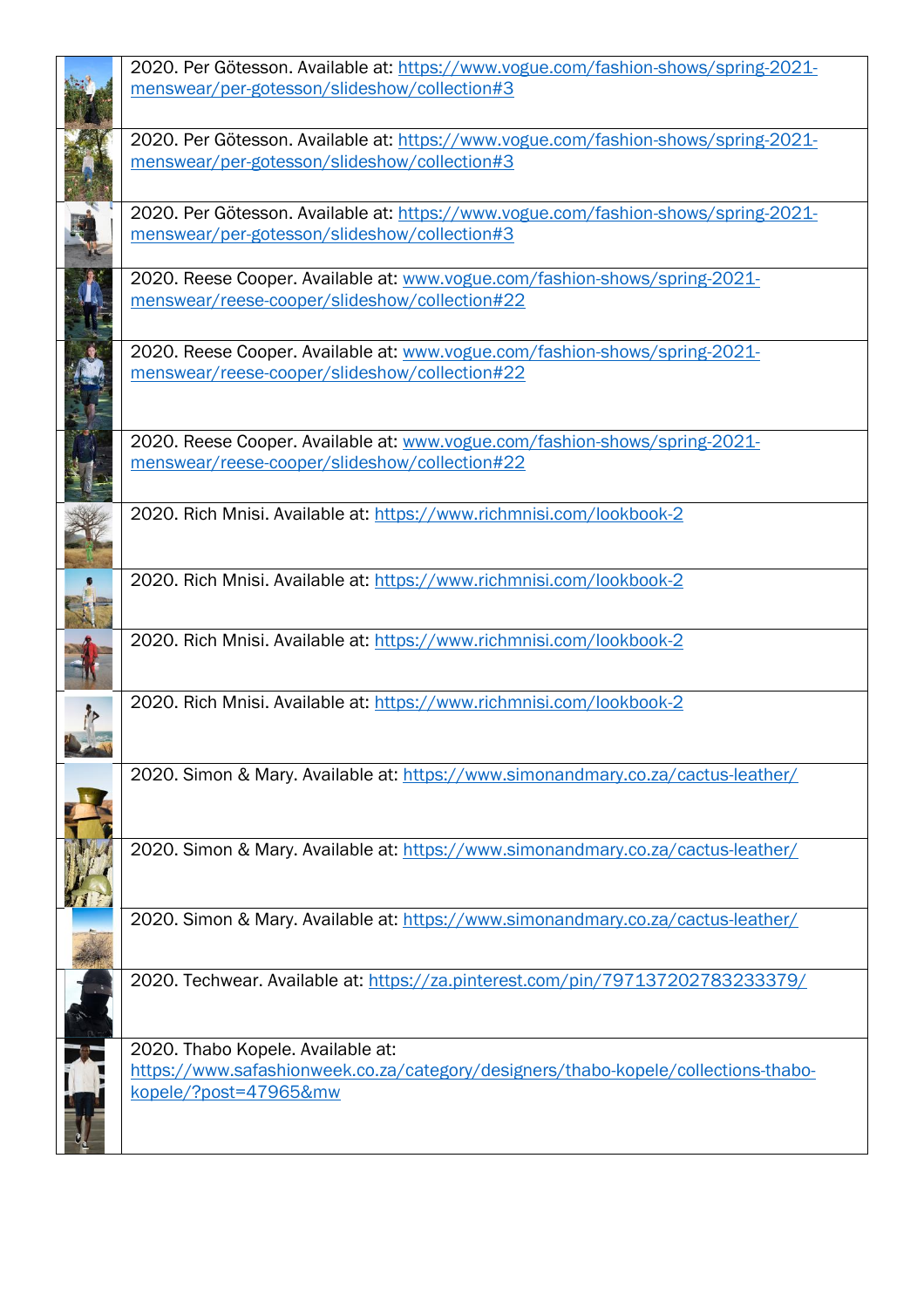| 2020. Thabo Kopele. Available at:                                                    |
|--------------------------------------------------------------------------------------|
| https://www.safashionweek.co.za/category/designers/thabo-kopele/collections-thabo-   |
| kopele/?post=47965&mw                                                                |
|                                                                                      |
|                                                                                      |
|                                                                                      |
| 2020. Thabo Kopele. Available at:                                                    |
| https://www.safashionweek.co.za/category/designers/thabo-kopele/collections-thabo-   |
| kopele/?post=47965&mw                                                                |
|                                                                                      |
|                                                                                      |
|                                                                                      |
| 2020. Thabo Kopele. Available at:                                                    |
| https://www.safashionweek.co.za/category/designers/thabo-kopele/collections-thabo-   |
| kopele/?post=47965&mw                                                                |
|                                                                                      |
|                                                                                      |
|                                                                                      |
| 2020. Throwaway Twenty, Available at: https://throwawaytwenty.com/samw-ss21/         |
|                                                                                      |
|                                                                                      |
|                                                                                      |
|                                                                                      |
| 2020. Throwaway Twenty, Available at: https://throwawaytwenty.com/samw-ss21/         |
|                                                                                      |
|                                                                                      |
|                                                                                      |
| 2020. Throwaway Twenty, Available at: https://throwawaytwenty.com/samw-ss21/         |
|                                                                                      |
|                                                                                      |
|                                                                                      |
| 2020. Tokyo James. Available at: https://pausemag.co.uk/2020/06/tokyo-james-unveil-  |
| spring-summer-2021-passcode-collection/                                              |
|                                                                                      |
| 2020. Tokyo James. Available at: https://pausemag.co.uk/2020/06/tokyo-james-unveil-  |
| spring-summer-2021-passcode-collection/                                              |
|                                                                                      |
| 2020. Tokyo James. Available at: https://pausemag.co.uk/2020/06/tokyo-james-unveil-  |
| spring-summer-2021-passcode-collection/                                              |
|                                                                                      |
|                                                                                      |
| 2020. Z Zenga. Available at: https://www.vogue.com/fashion-shows/spring-2021-        |
| menswear/z-zegna.                                                                    |
|                                                                                      |
| 2020. Z Zenga. Available at: https://www.vogue.com/fashion-shows/spring-2021-        |
| menswear/z-zegna.                                                                    |
|                                                                                      |
| 2020. Z Zenga. Available at: https://www.vogue.com/fashion-shows/spring-2021-        |
| menswear/z-zegna.                                                                    |
|                                                                                      |
|                                                                                      |
| 2019. Andrew Morals. Available at: https://footwearnews.com/gallery/outdoor-fashion- |
| menswear-streetwear-trend/.                                                          |
|                                                                                      |
| 2019. Cobra Kai. Available at: https://za.pinterest.com/pin/857232110315776493/.     |
|                                                                                      |
|                                                                                      |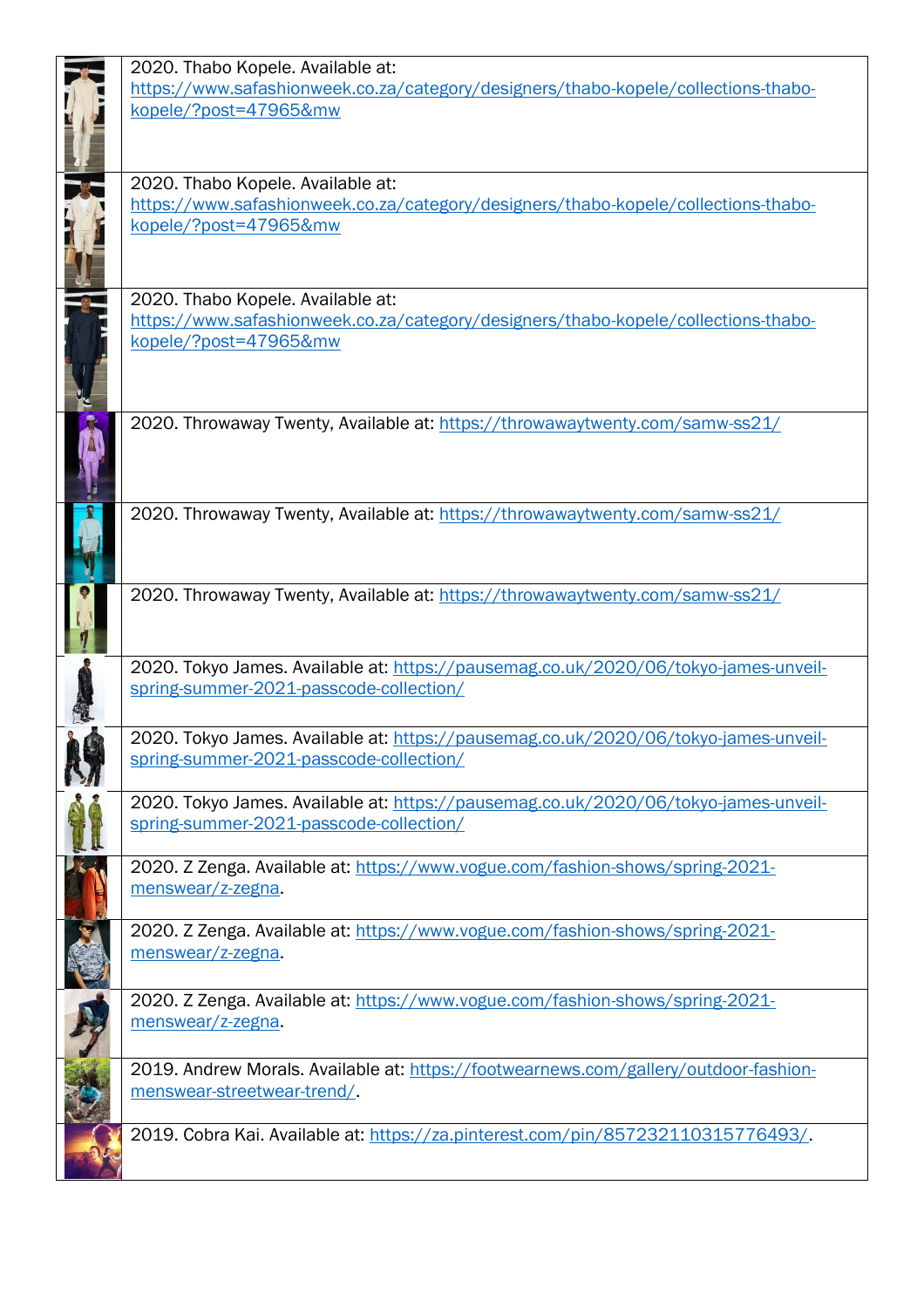| 2019. Outlier. Available at: https://www.grailed.com/listings/72935-outlier-supermarine-                       |
|----------------------------------------------------------------------------------------------------------------|
| anorak.                                                                                                        |
|                                                                                                                |
|                                                                                                                |
| 2019. Solar Fabric. Available at: https://www.solarfabric.com/solar-cloth-system-sails-and-<br>solar-textiles/ |
| 2019. Unknown. Available at: https://kknews.cc/zh-my/fashion/gmeepzy.html.                                     |
|                                                                                                                |
| 2018. Floyd Avenue. Available at: https://10and5.com/2018/06/28/floyd-avenues-funk-                            |
| trust-lookbook/                                                                                                |
| n.d. Jacob Sutton. Available at: https://www.pinterest.es/pin/351843789622584322/                              |
|                                                                                                                |
| n.d. J.S.L Visions. Available at: https://za.pinterest.com/pin/428193877069143811/.                            |
|                                                                                                                |
| n.d. Luis Quero. Available at: https://www.pexels.com/photo/white-marble-statue-of-a-man-                      |
| 3617098/                                                                                                       |
| n.d. New Order. Available at: https://musiczone.ie/product/new-order-brotherhood-vinyl/.                       |
|                                                                                                                |
|                                                                                                                |
|                                                                                                                |
| n.d. Unknown. Available at: https://za.pinterest.com/pin/752945631446023069/.                                  |
|                                                                                                                |
|                                                                                                                |
|                                                                                                                |
| n.d. Unknown. Available at: https://za.pinterest.com/pin/182044009926048282/.                                  |
|                                                                                                                |
|                                                                                                                |
| n.d. Unknown. Available at: https://www.usb.ac.za/usb_news/responsible-leadership-in-the-                      |
| time-of-corona/                                                                                                |
|                                                                                                                |
| n.d. Unknown. Available at: https://za.pinterest.com/pin/830280881296582219/.                                  |
|                                                                                                                |
|                                                                                                                |
| N.d. Unknown. Available at: https://za.pinterest.com/pin/589760513681035433/                                   |
|                                                                                                                |
|                                                                                                                |
|                                                                                                                |
| N.d. Unknown. Available at: https://za.pinterest.com/pin/644296290428015063/.                                  |
|                                                                                                                |
|                                                                                                                |